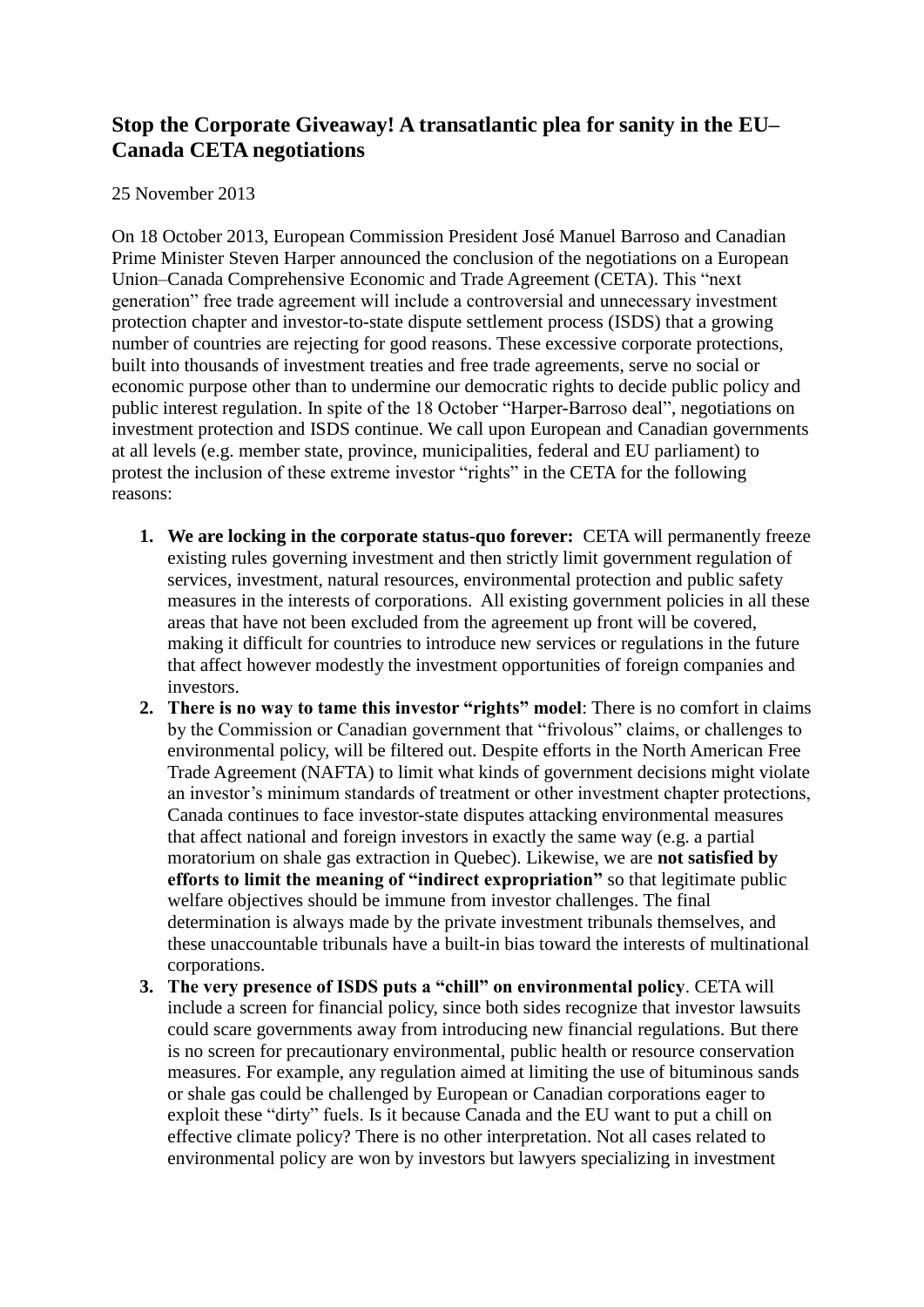arbitration gloat about the use of these treaties in threatening to file investor-state lawsuits to pressure governments against new environmental policies.

- **4. Canadian and European courts can handle any investor dispute with government decisions**. There is no reason to create an extra level of protection to foreign investors, above and outside the scope of domestic courts, as recognized by a European Parliament resolution in 2011 favouring a state-to-state dispute settlement process in CETA only. European and Canadian courts have a responsibility to balance corporate interests against the public interest. That balance does not exist in investment treaties or the ISDS process.
- **5. There is no conclusive evidence that these investor "rights" encourages new investment**! Canadian government environmental assessments of recent investment treaties claim it is not possible to draw links between investment decisions and the existence of ISDS. Because of this uncertainty, and the evidence that investment treaties create unnecessary risks to environmental and other public policymaking, a Sustainability Impact Assessment of CETA urged the Commission not to include ISDS in the agreement.
- **6. CETA is a step-up/stepping stone for the bigger U.S.-EU TTIP**: Whatever the EU gets away with in CETA, including on investment protection, will just create a new ground floor on which multinational corporations will build even more protections into the TTIP. There is urgency in pulling investor-state dispute settlement out of both negotiations. U.S. firms are the most prolific users of investment treaties, and the U.S. government is already targeting stricter European toxic regulations and the nascent Fuel Quality Directive as investment barriers that should be eliminated.

In conclusion, the CETA investments chapters come nowhere close and are in fact drifting further away from balancing the rights of sovereign nations to enact policies in the public interests with the responsibility to treat foreign investors fairly. If the CETA is signed and ratified with ISDS intact, Canadian and European democracy will suffer while corporations gain new tools to frustrate any number of policies designed to protect the environment, public health, public services, resource conservation and, crucially, to make our social-economies more sustainable and equitable. All political representatives at every level of government in the EU and Canada must call the investment negotiations in CETA to a hold and refuse to endorse the CETA until the extreme investor-state dispute settlement process has been taken out.

SIGNED:

Networks: **Europe** Friends of the Earth Europe Seattle to Brussels Network

**Canada** Alternatives North Trade Justice Network

Organisations: **Europe** 11.11.11 Africa Contact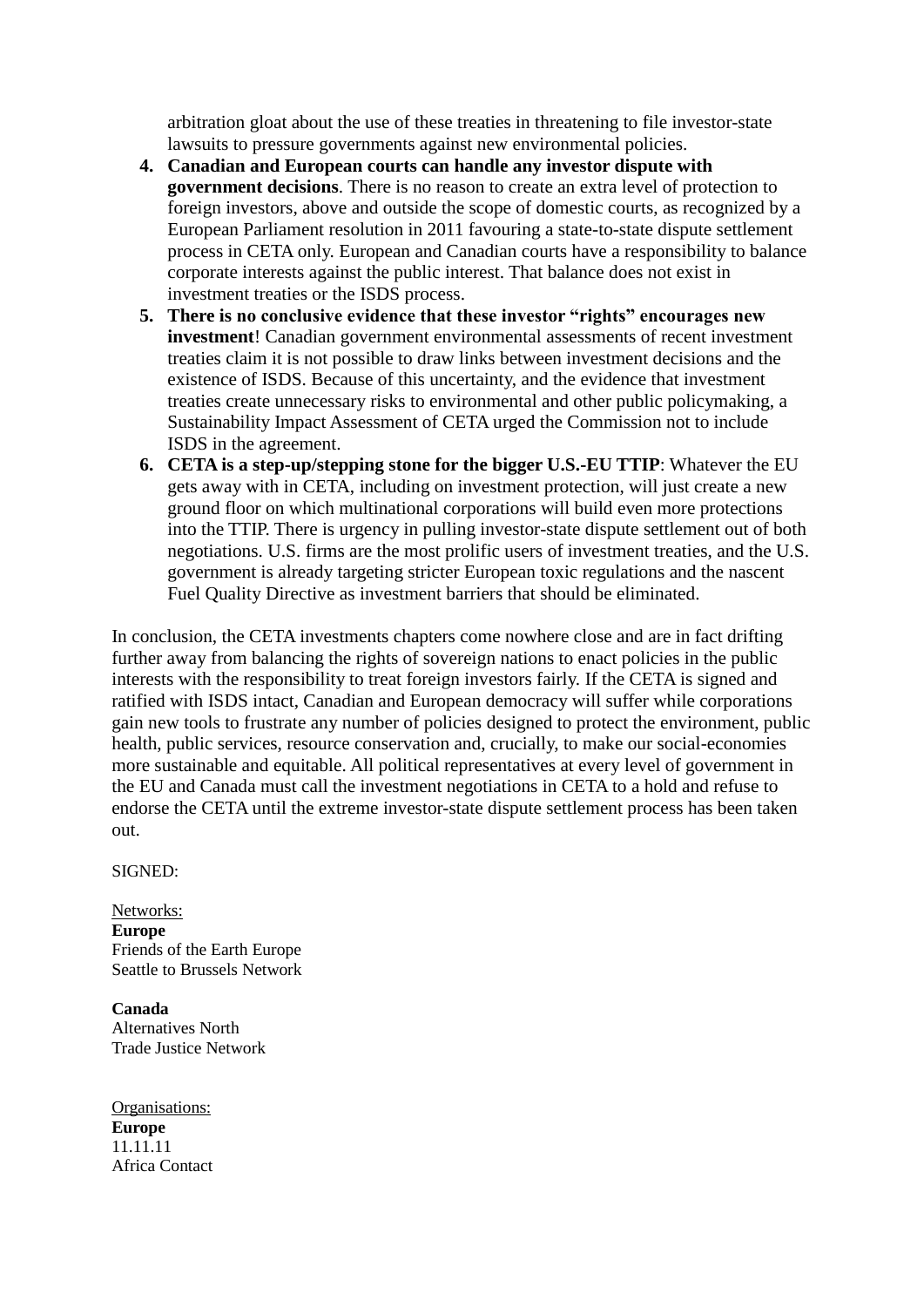Africa Europe Faith and Justice Network (AEFJN) Aitec-Ipam Amigos de la Tierra (FoE Spain) Amis de la Terre France Aquattac ATTAC Spain Attac-France Bits of Freedom Both ENDS Bürgerinitiative Fracking freies Hessen Bürgerinitiative für ein lebenswertes Korbach Center for Encounter and active Non-Violence CNCD (Centre national de coopération au développement) Colibri - Beiträge für eine menschenwürdigere Welt e.V. Corporate Europe Observatory Deuda en la Globalizacion (ODG - Debtwatch) Eco Ruralis Ecologistas en Acción Environment and Development European Federation of Public Service Unions (EPSU) European Public Health Alliance (EPHA) Fairwatch FDCL Fédération syndicale unitaire (FSU) Food & Water Europe Foundation for a Free Information Infrastructure (FFII) Fracking Free Ireland Golias Greenpeace Hegoa (Instituto de Estudios sobre Desarrollo y Cooperación Internacional) International Trade Union Confederation (ITUC) Le collectif "Gaz de Schiste Non Merci" de Clapiers (34) Magyar Természetvédők Szövetsége (FoE Hungary) Milieudefensie (FoE NL) NOAH (FoE Denmark) Oxfam-Magasins Power-Shift SOMO Stichting Schaliegasvrij Nederland / Shale Gas Free Netherlands Trade Union Congress (TUC) Transnational Institute UK Tar Sands Network Union syndicale Solidaires Vrijschrift WIB Wasser in Bürgerhand World Economy, Ecology & Development – WEED

## **Canada**

Blue Planet Project Boreal Forest Network Canadian Health Coalition Canadian Union of Postal Workers Canadian Union of Public Employees (CUPE) CUPE Manitoba Global Justice Committee Development and Peace, Prince Edward Island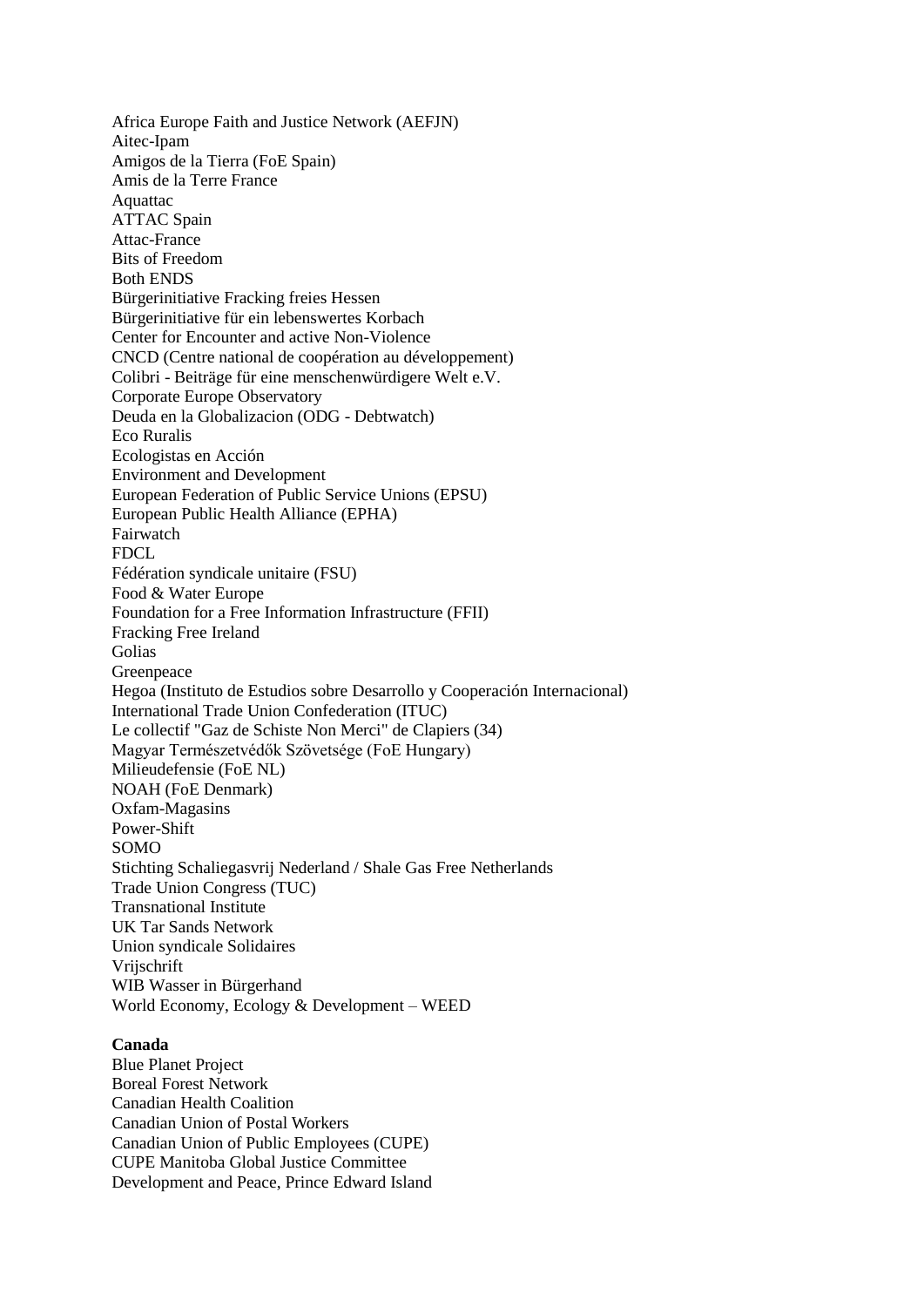Edmonton and District Labour Council Greenpeace Canada Idle No More MacKillop Centre for Social Justice, Prince Edward Island Manitoba Peace Council MiningWatch Canada National Council of Women of Canada National Farmers Union Northern Territories Federation of Labour Ontario Federation of Labour PEI Federation of Labour Polaris Institute Prince Edward Island Health Coalition Public Service Alliance of Canada Registered Nurses' Association of Ontario RETS San Luis Obispo Mothers for Peace Saskatchewan Federation of Labour Sierra Club Canada Sierra Club Nuclear Free Campaign The Council of Canadians Transition Winnipeg UNIFOR United Steelworkers University of Winnipeg Students' Association Ecological People In Action (UWSA EcoPIA)

## **Québec**

AmiEs de la Terre-Québec ATTAC-Québec Coalition québécoise pour une gestion responsable de l'eau *Eau Secours!*

RQIC (Réseau québécois sur l'intégration continentale) et l'ensemble de ses membres: Alliance du personnel professionnel et technique de la santé et des services sociaux (APTS) Alternatives Association canadienne des avocats du mouvement syndical Association québécoise des organismes de coopération internationale (AQOCI) Attac-Québec Centrale des syndicats démocratiques (CSD) Confédération des syndicats nationaux (CSN) Conseil central du Montréal métropolitain (CCMM-CSN) Fédération des femmes du Québec (FFQ) Fédération des travailleurs et travailleuses du Québec (FTQ) Fédération étudiante collégiale du Québec (FECQ) Fédération étudiante universitaire du Québec (FEUQ) Fédération interprofessionnelle de la santé du Québec (FIQ) Groupe de recherche sur l'intégration continentale (GRIC-UQAM) Mouvement d'éducation populaire et d'action communautaire du Québec (MÉPACQ) Réseau québécois des groupes écologistes (RQGE) Syndicat des professionnelles et professionnels du gouvernement du Québec (SPGQ)

Union des consommateurs du Québec